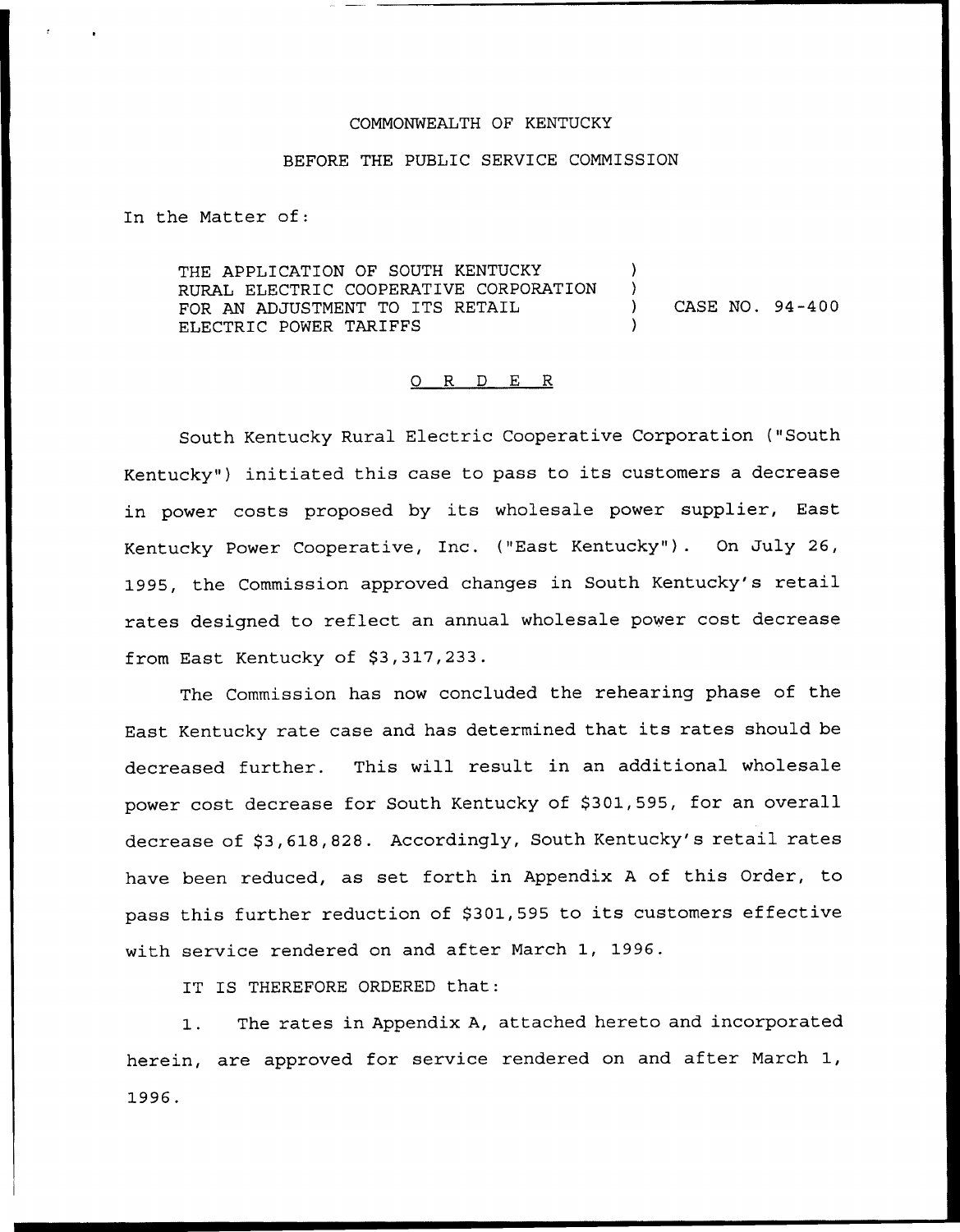2. Within <sup>20</sup> days of the date of this Order, South Kentucky shall file with the Commission revised tariff sheets setting out the rates approved herein.

Done at Frankfort, Kentucky this 28th day of February, 1996.

PUBLIC SERVICE COMMISSION

hman

irman

Commissioner

ATTEST:

 $0.02$ 

Executive Director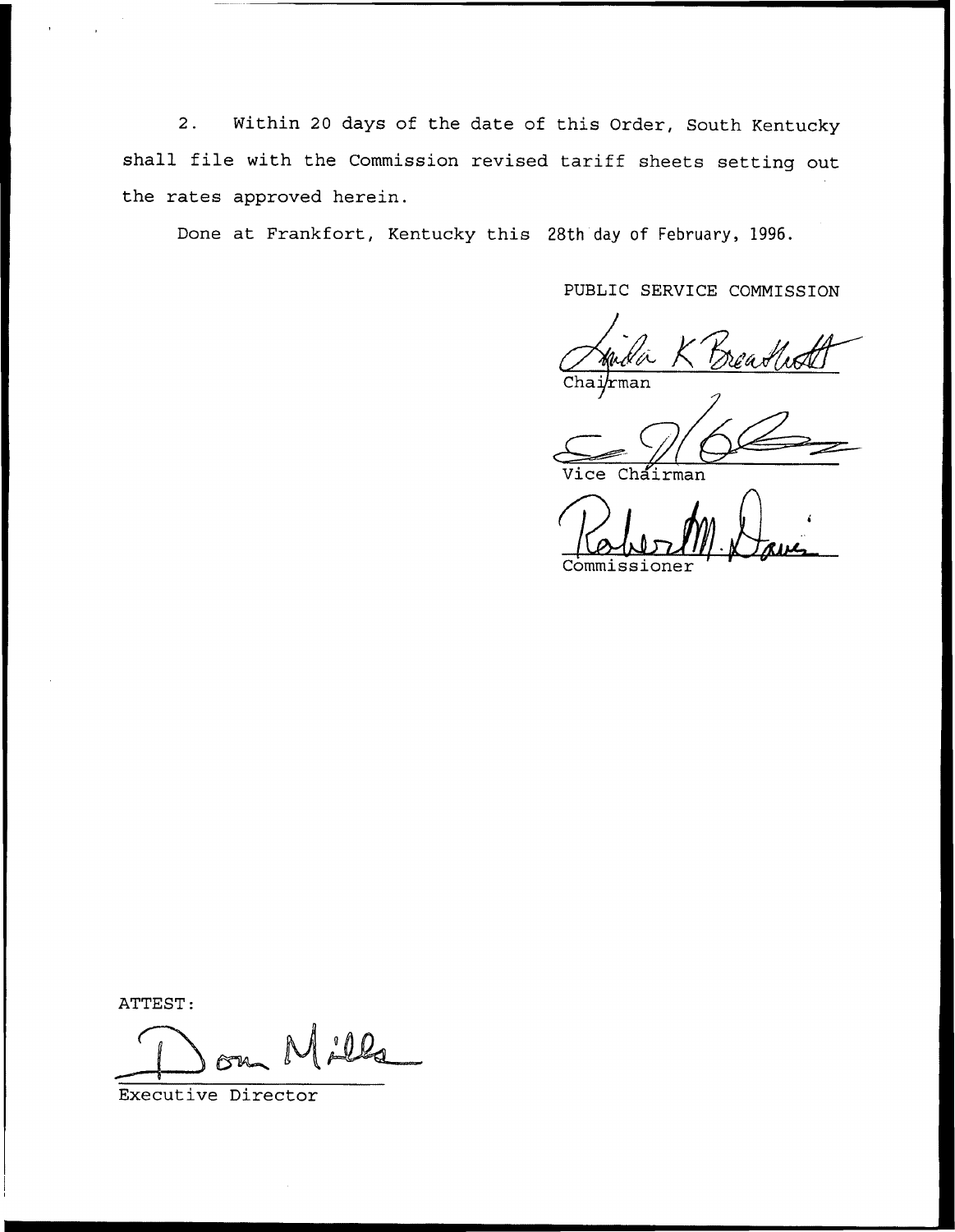## APPENDIX A

# APPENDIX TO AN ORDER OF THE KENTUCKY PUBLIC SERVICE COMMISSION IN CASE NO. 94-400 DATED FEBRUARY 28, 1996

The following rates and charges are prescribed for the customers in the area served by South Kentucky Rural Electric Cooperative Corporation. All other rates and charges not specifically mentioned herein shall remain the same as those in effect under authority of this Commission prior to the effective date of this Order.

### SCHEDULE A RESIDENTIAL, FARM AND NON-FARM SERVICE

Rate:

All KWH Per Month  $$.05315$  Per KWH

#### MARKETING RATE — ETS

Rate:

All KWH Per Month  $$.03189$  Per KWH

### SCHEDULE B SMALL COMMERCIAL RATE

MARKETING RATE — ETS

Rate:

All KWH Per Month 9.05862 Per KWH

#### Rate:

All KWH Per Month 9.03517 Per KWH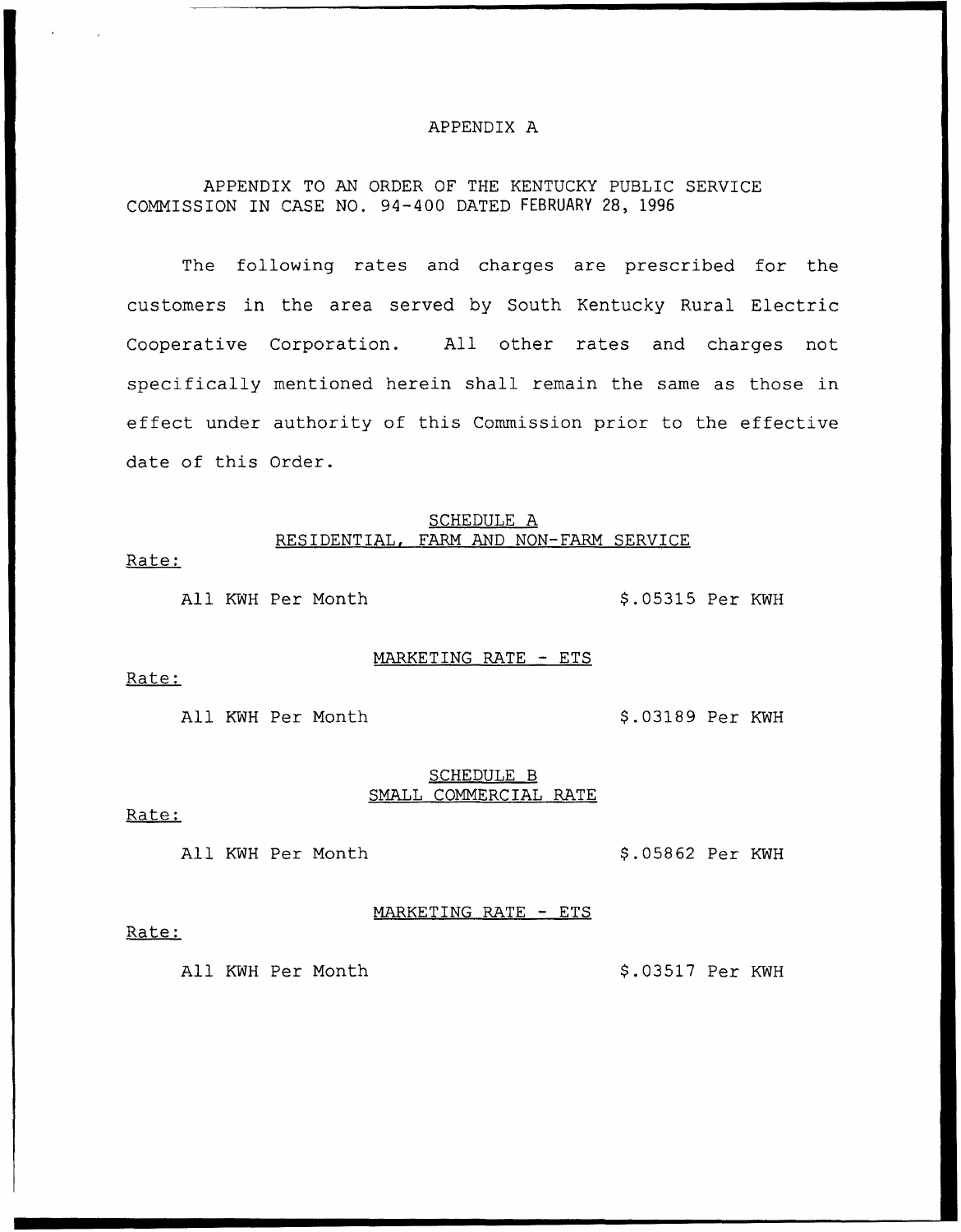# SCHEDULE LP LARGE POWER RATE

| All KWH Per Month         |                            |  |  | \$.03360 Per KWH |  |  |  |  |  |
|---------------------------|----------------------------|--|--|------------------|--|--|--|--|--|
| SCHEDULE LP (CONTRACT 11) |                            |  |  |                  |  |  |  |  |  |
| Energy Charge             |                            |  |  |                  |  |  |  |  |  |
|                           | First 3,500 KWH Per Month  |  |  | \$.03707 Per KWH |  |  |  |  |  |
|                           | Next 6,500 KWH Per Month   |  |  | .03601 Per KWH   |  |  |  |  |  |
|                           | Next 140,000 KWH Per Month |  |  | .03493 Per KWH   |  |  |  |  |  |
|                           | Next 150,000 KWH Per Month |  |  | .03440 Per KWH   |  |  |  |  |  |
|                           | Next 300,000 KWH Per Month |  |  | .03386 Per KWH   |  |  |  |  |  |
| SCHEDULE LP (CONTRACT 14) |                            |  |  |                  |  |  |  |  |  |
| Energy Charge             |                            |  |  |                  |  |  |  |  |  |
|                           | First 3,500 KWH Per Month  |  |  | \$.03777 Per KWH |  |  |  |  |  |
|                           | Next 6,500 KWH Per Month   |  |  | .03607 Per KWH   |  |  |  |  |  |
|                           | Next 140,000 KWH Per Month |  |  | .03280 Per KWH   |  |  |  |  |  |
|                           | Next 150,000 KWH Per Month |  |  | .03267 Per KWH   |  |  |  |  |  |
|                           | Next 300,000 KWH Per Month |  |  | .03257 Per KWH   |  |  |  |  |  |

# SCHEDULE LP 1 LARGE POWER RATE (1, 000 KW to 4, 999 KW)

## Rate:

Rate:

 $\epsilon$ 

 $\sim$ 

Energy Charge  $$.02917$  Per KWH

# SCHEDULE LP 2 LARGE POWER RATE (5,000 KW to 9,999 KW)

## Rate:

| Energy Charge                 |                  |
|-------------------------------|------------------|
| Per KWH for the first 425 KWH |                  |
| per KW of Billing Demand      | \$.02917 Per KWH |
|                               |                  |
| Per KWH for all remaining KWH | .02316 Per KWH   |